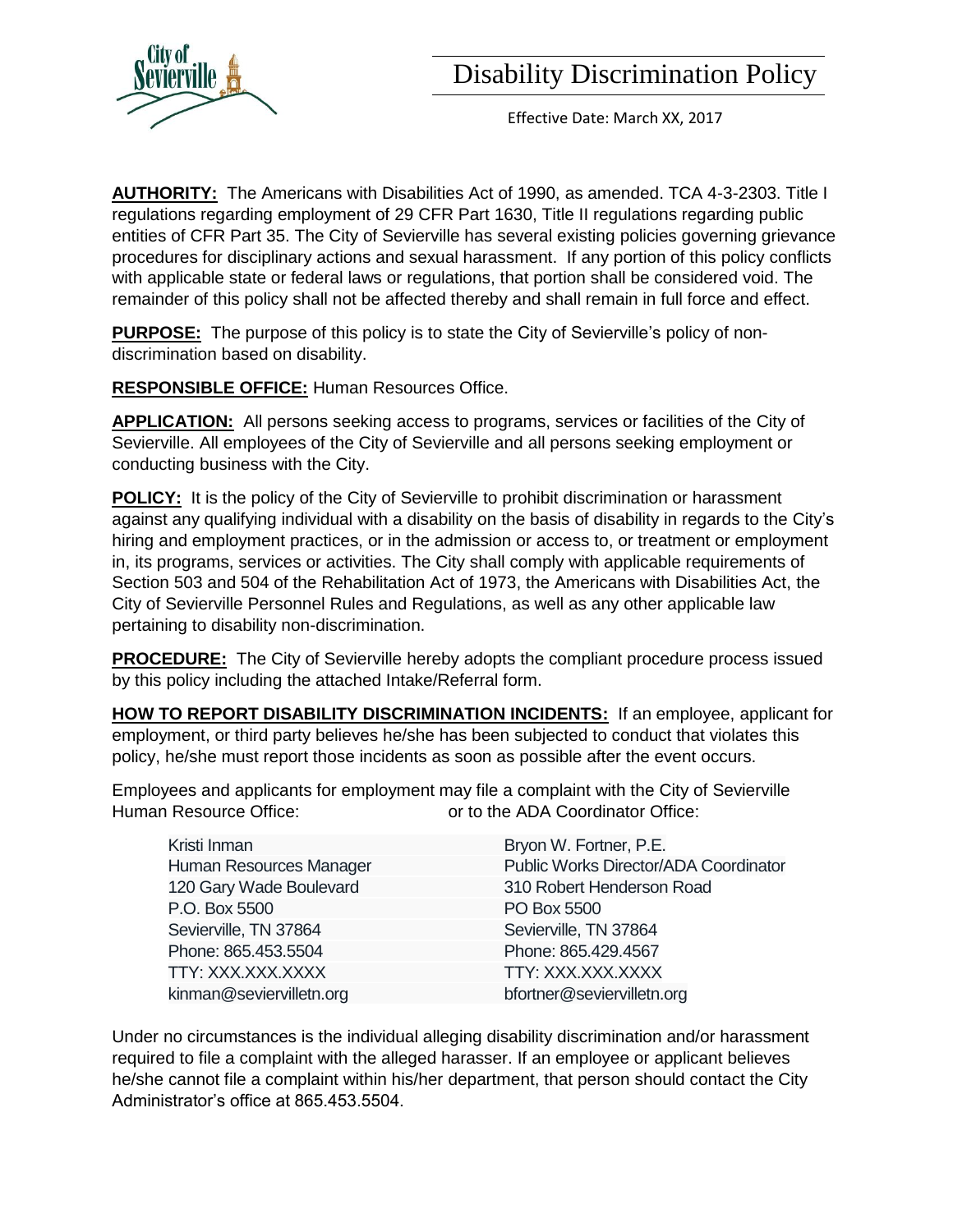

Effective Date: March XX, 2017

**HOW TO REPORT RETALIATION INCIDENTS:** In an employee, applicant for employment or third party believes he/she has been subjected to retaliation for engaging in protected conduct under this policy, he/she must report incidents as soon as possible after the event occurs. Any employee, applicant for employment, or third party who makes complaints of disability discrimination and/or harassment or provides information related to such complaints will be protected against retaliation. If retaliation occurs, the employee, applicant for employment, or third party should report the retaliation in the same manner as he/she would report a workplace harassment complaint.

**HOW COMPLAINTS ARE INVESTIGATED AND RESOLVED:** The ADA Coordinator and/or the Office of Human Resources will conduct a thorough and neutral investigation of all reported complaints of workplace disability discrimination, harassment and/or retaliation as soon as practicable. Generally, an investigation will include an interview with the complainant to determine if the conduct in issue violates this policy. If the City determines that the conduct falls within the terms of this policy, the department will interview the alleged offender and any other witnesses who have direct knowledge of the circumstances of the allegations. The City retains the sole discretion to determine whether a violation of this policy has occurred and to determine what level, if any, of disciplinary action is warranted. If a complaint involves a Department Head, City Administration, members of the Board of Mayor and Aldermen, appropriate measures may be taken to make sure the investigation is handled by the appropriate agency or authority.

**HOW CONFIDENTIALITY IS TREATED:** To the extent permitted by law, the City will try to maintain the confidentiality of each party involved in disability discrimination and/or harassment investigation, complaint or charge, provided it does not interfere with the department's ability to investigate the allegations or to take corrective action. However, the City cannot guarantee confidentiality. Any documents that are made or received in the course of the investigation are public records, unless otherwise exempted by state law. Unless such exemption applies, state law will prevent the City from maintaining confidentiality or investigative records.

**DIRECTIVE TO SUPERVISORY PERSONNEL:** Supervisory personnel who receive a complaint alleging disability discrimination or learn by any means of conduct that may violate this policy must immediately report any such event to the City Human Resources Manager, ADA Coordinator, or to the City Administrator's Office.

**CORRECTIVE ACTION FOR VIOLATION OF THIS POLICY:** Any employee who engages in conduct that violates this policy or who encourages such conduct by others will be subject to corrective action. Such corrective action includes, but is not limited to, mandatory participation in counseling, training, disciplinary action, up to and including termination, and/or changes in job duties or location. Supervisory personnel who allow disability discrimination, harassment and/or retaliation to continue or fail to take appropriate action upon learning of such conduct will be subject to corrective action. Such corrective action includes, but is not limited to, mandatory participation in counseling, training, disciplinary action, up to and including termination, and/or changes in job duties or location.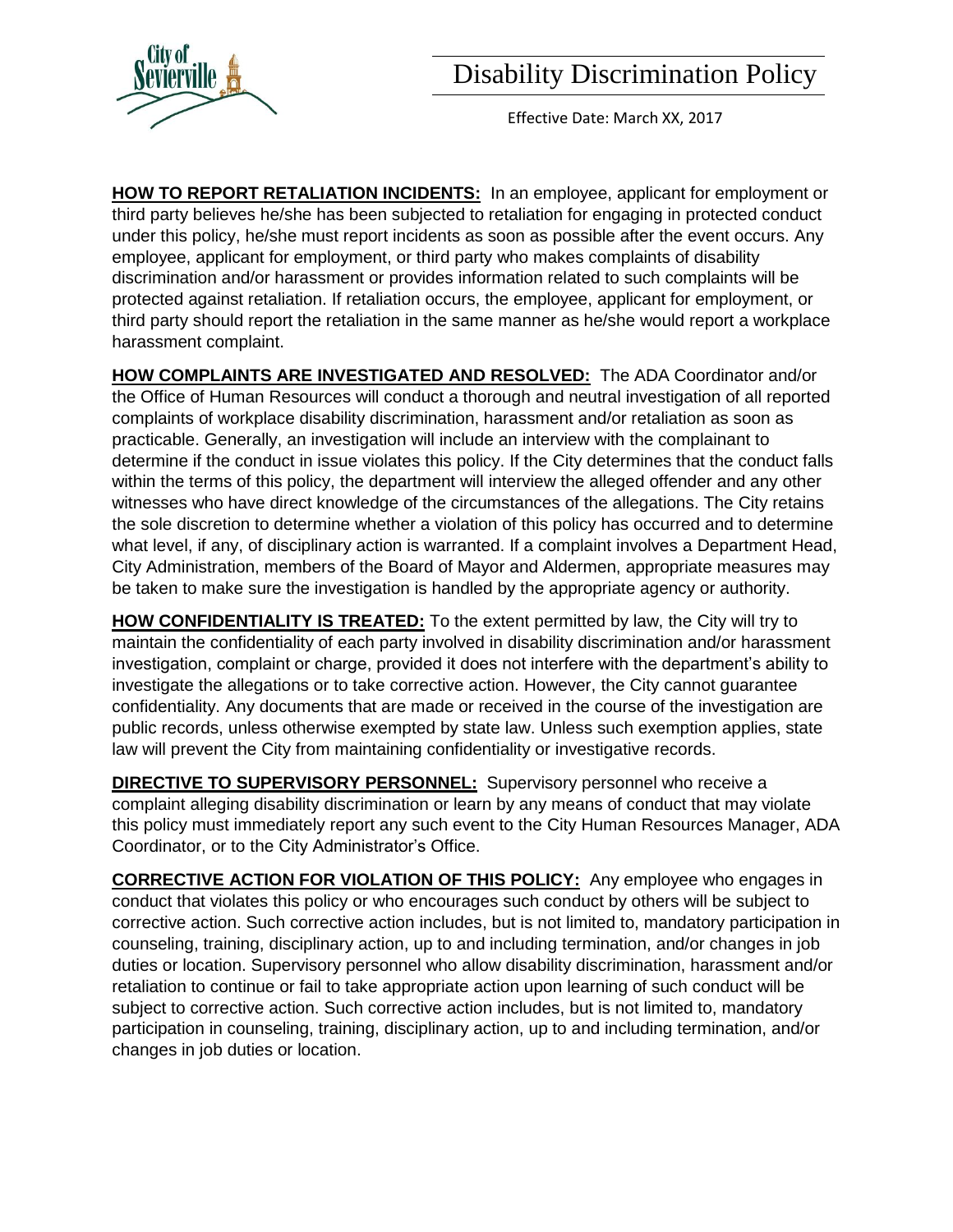Effective Date: March XX, 2017

**OTHER PROVISIONS:** When a complaint is filed, the investigator will inform the complainant, accused and witnesses of the statement of limitation on confidentiality included in the Intake/Referral process. The investigator will also inform the complainant, accused, and witnesses of the strict prohibition of retaliation, as defined in this policy. The investigator will communicate information concerning the allegations only to those to whom the investigator is authorized to report such matters. The investigator will issue a letter to the accuser and the accused concerning the outcome of the investigation. A copy this letter will be forwarded to the Office of the City Administrator. All documents generated by the investigation and any subsequent disciplinary action shall be preserved and only disposed of in accordance with the appropriate document retention rules. Any disciplinary action taken requires that records of such action be maintained in the disciplined employee's personnel file subject to the City of Sevierville's rules concerning the retention of disciplinary records. The supervisor is responsible for maintaining the proper performance level, conduct and discipline of employees under his/or her supervision. When corrective action is necessary resulting from violation of policy, the supervisor must take the appropriate disciplinary action.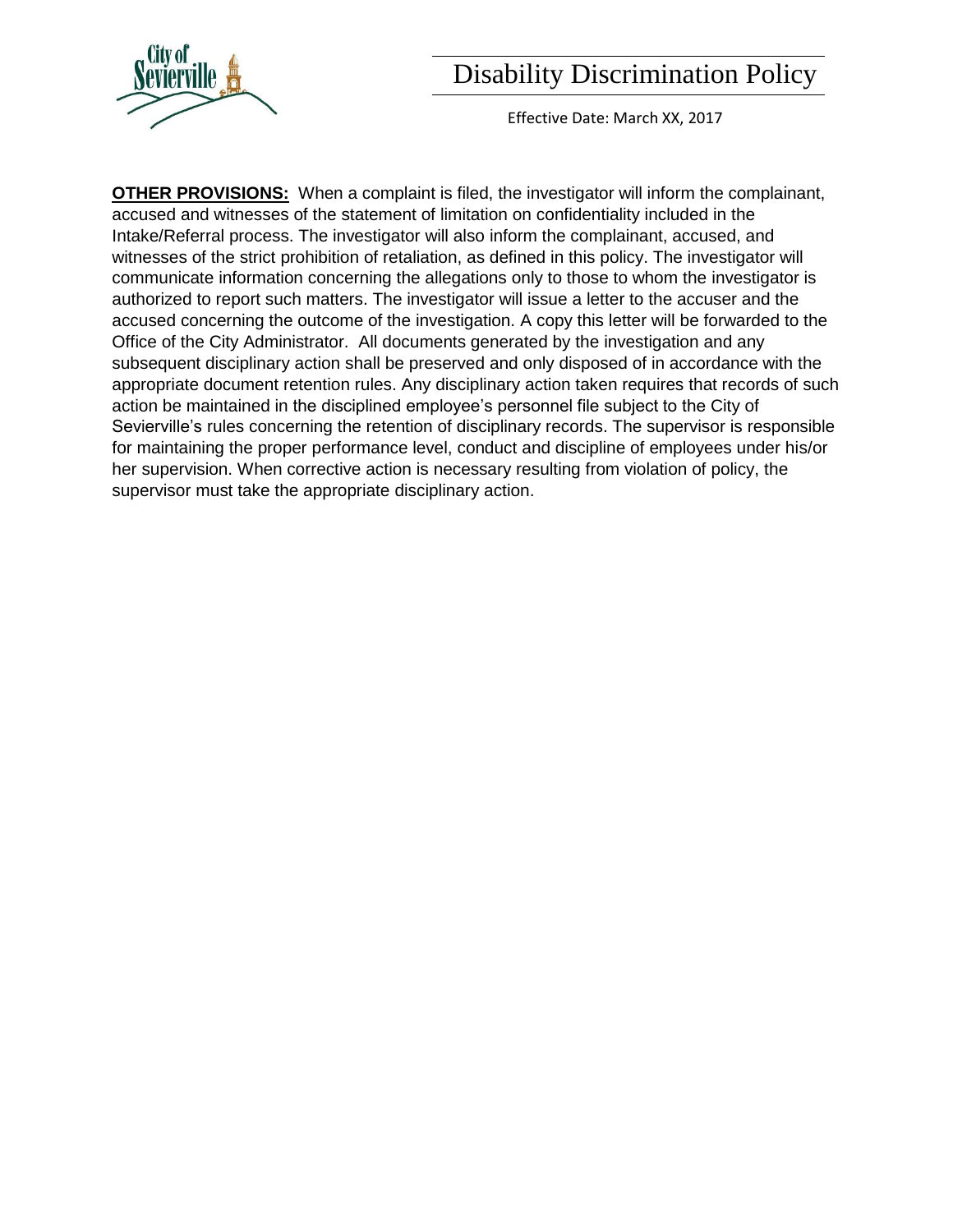

Effective Date: March XX, 2017

## **INTAKE/REFERRAL FORM**

STATEMENT CONCERNING CONFIDENTIALITY: To the extent permitted by law, the City will try to maintain the confidentiality of each party involved in disability discrimination and/or harassment investigation, complaint or charge, provided it does not interfere with the department's ability to investigate the allegations or to take corrective action. However, the City cannot guarantee confidentiality. Any documents that are made or received in the course of the investigation are public records, unless otherwise exempted by state law. Unless such exemption applies, state law will prevent the City from maintaining confidentiality or investigative records.

### NAME OF COMPLAINANT OR PERSON REPORTING EVENT:

TELEPHONE NUMBERS OF COMPLAINANT OR PERSON REPORTING EVENT:

WORK: \_\_\_\_\_\_\_\_\_\_\_\_\_\_\_\_\_\_\_\_\_\_\_\_\_ CELL: \_\_\_\_\_\_\_\_\_\_\_\_\_\_\_\_\_\_\_\_\_\_\_\_\_\_\_\_\_\_\_\_\_\_\_

\_\_\_\_\_\_\_\_\_\_\_\_\_\_\_\_\_\_\_\_\_\_\_\_\_\_\_\_\_\_\_\_\_\_\_\_\_\_\_\_\_\_\_\_\_\_\_\_\_\_\_\_\_\_\_\_\_\_\_\_\_\_\_\_\_\_\_\_\_\_\_\_\_\_\_\_

NAME OF DEPARTMENT INVOLVED:

NAME OF PERSON(S) WHO ALLEGEDLY DISCRIMINATED AGAINST YOU OR HARASSED YOU: \_\_\_\_\_\_\_\_\_\_\_\_\_\_\_\_\_\_\_\_\_\_\_\_\_\_\_\_\_\_\_\_\_\_\_\_\_\_\_\_\_\_\_\_\_\_\_\_\_\_\_\_\_\_\_\_\_\_\_\_\_\_\_\_\_\_\_\_\_\_\_

RELATIONSHIP OF ALLEGED ACCUSER TO YOU (I.E. DIRECT SUPERVISOR, CO-WORKER):

DATE OF EARLIEST OCCURRENCE OF EVENTS:  $\blacksquare$ 

DATE OF LATEST OCCURRENCE OF EVENTS: \_\_\_\_\_\_\_\_\_\_\_\_\_\_\_\_\_\_\_\_\_\_\_\_\_\_\_\_\_\_\_\_\_\_\_\_

HOW WERE YOU DISCRIMINATED AGAINST:

EXPLAIN AS CLEARLY AS POSSIBLE WHAT HAPPENED, INCLUDING WHO DID WHAT, WHERE IT HAPPENED, WHO WAS INVOLVED, ETC.:

\_\_\_\_\_\_\_\_\_\_\_\_\_\_\_\_\_\_\_\_\_\_\_\_\_\_\_\_\_\_\_\_\_\_\_\_\_\_\_\_\_\_\_\_\_\_\_\_\_\_\_\_\_\_\_\_\_\_\_\_\_\_\_\_\_\_\_\_\_\_\_\_\_\_\_\_ \_\_\_\_\_\_\_\_\_\_\_\_\_\_\_\_\_\_\_\_\_\_\_\_\_\_\_\_\_\_\_\_\_\_\_\_\_\_\_\_\_\_\_\_\_\_\_\_\_\_\_\_\_\_\_\_\_\_\_\_\_\_\_\_\_\_\_\_\_\_\_\_\_\_\_\_ \_\_\_\_\_\_\_\_\_\_\_\_\_\_\_\_\_\_\_\_\_\_\_\_\_\_\_\_\_\_\_\_\_\_\_\_\_\_\_\_\_\_\_\_\_\_\_\_\_\_\_\_\_\_\_\_\_\_\_\_\_\_\_\_\_\_\_\_\_\_\_\_\_\_\_\_ \_\_\_\_\_\_\_\_\_\_\_\_\_\_\_\_\_\_\_\_\_\_\_\_\_\_\_\_\_\_\_\_\_\_\_\_\_\_\_\_\_\_\_\_\_\_\_\_\_\_\_\_\_\_\_\_\_\_\_\_\_\_\_\_\_\_\_\_\_\_\_\_\_\_\_\_ \_\_\_\_\_\_\_\_\_\_\_\_\_\_\_\_\_\_\_\_\_\_\_\_\_\_\_\_\_\_\_\_\_\_\_\_\_\_\_\_\_\_\_\_\_\_\_\_\_\_\_\_\_\_\_\_\_\_\_\_\_\_\_\_\_\_\_\_\_\_\_\_\_\_\_\_ \_\_\_\_\_\_\_\_\_\_\_\_\_\_\_\_\_\_\_\_\_\_\_\_\_\_\_\_\_\_\_\_\_\_\_\_\_\_\_\_\_\_\_\_\_\_\_\_\_\_\_\_\_\_\_\_\_\_\_\_\_\_\_\_\_\_\_\_\_\_\_\_\_\_\_\_ \_\_\_\_\_\_\_\_\_\_\_\_\_\_\_\_\_\_\_\_\_\_\_\_\_\_\_\_\_\_\_\_\_\_\_\_\_\_\_\_\_\_\_\_\_\_\_\_\_\_\_\_\_\_\_\_\_\_\_\_\_\_\_\_\_\_\_\_\_\_\_\_\_\_\_\_

\_\_\_\_\_\_\_\_\_\_\_\_\_\_\_\_\_\_\_\_\_\_\_\_\_\_\_\_\_\_\_\_\_\_\_\_\_\_\_\_\_\_\_\_\_\_\_\_\_\_\_\_\_\_\_\_\_\_\_\_\_\_\_\_\_\_\_\_\_\_\_\_\_\_\_\_ \_\_\_\_\_\_\_\_\_\_\_\_\_\_\_\_\_\_\_\_\_\_\_\_\_\_\_\_\_\_\_\_\_\_\_\_\_\_\_\_\_\_\_\_\_\_\_\_\_\_\_\_\_\_\_\_\_\_\_\_\_\_\_\_\_\_\_\_\_\_\_\_\_\_\_\_

PLEASE ATTACH ADDITIONAL PAGES IF NECESSARY.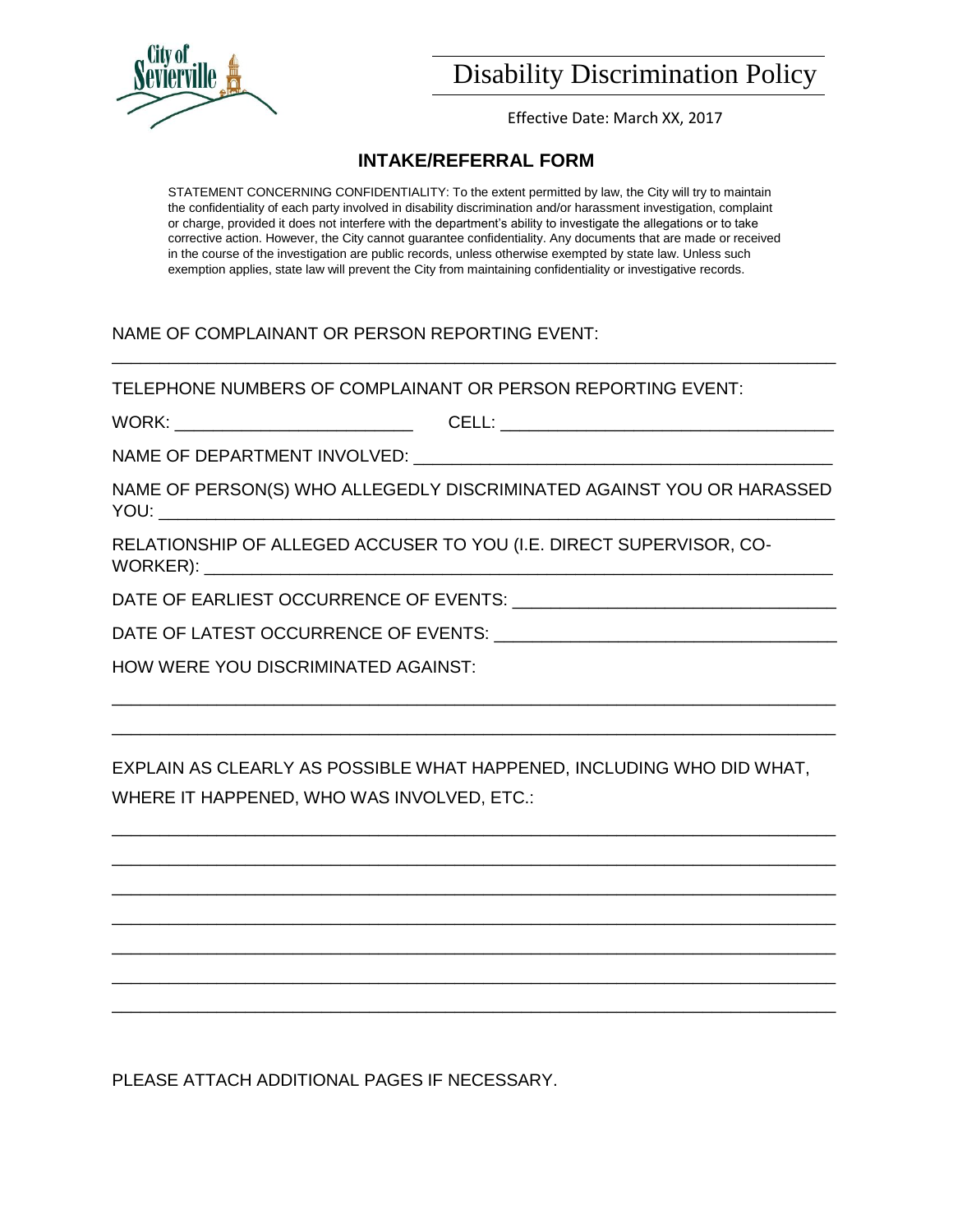

Effective Date: March XX, 2017

EXPLAIN WHY YOU BELIEVE THESE EVENTS OCCURRED:

DESCRIBE HOW OTHERS WERE TREATED DIFFERENTLY THAN YOU:

WERE THERE OTHER EMPLOYEES OR CITIZENS WHO WERE TREATED BETTER IN SIMILAR CIRCUMSTANCES? PLEASE CHECK ONE: YES \_\_\_\_\_\_ NO \_\_\_\_\_

IF YOU ANSWERED YES TO THE PREVIOUS QUESTION, PLEASE PROVIDE THE NAMES OF THE EMPLOYEES OR CITIZENS WHO WERE TREATED BETTER AND DESCRIBE HOW THEY WERE TREATED BETTER:

PLEASE LIST BELOW ANY PERSONS (WITNESSES, FELLOW EMPLOYEES, CITIZENS, SUPERVISORS, OTHERS) WHO MAY HAVE ADDITIONAL INFORMATION TO SUPPORT OR CLARIFY THIS COMPLAINT. EXPLAIN WHAT INFORMATION EACH CAN PROVIDE.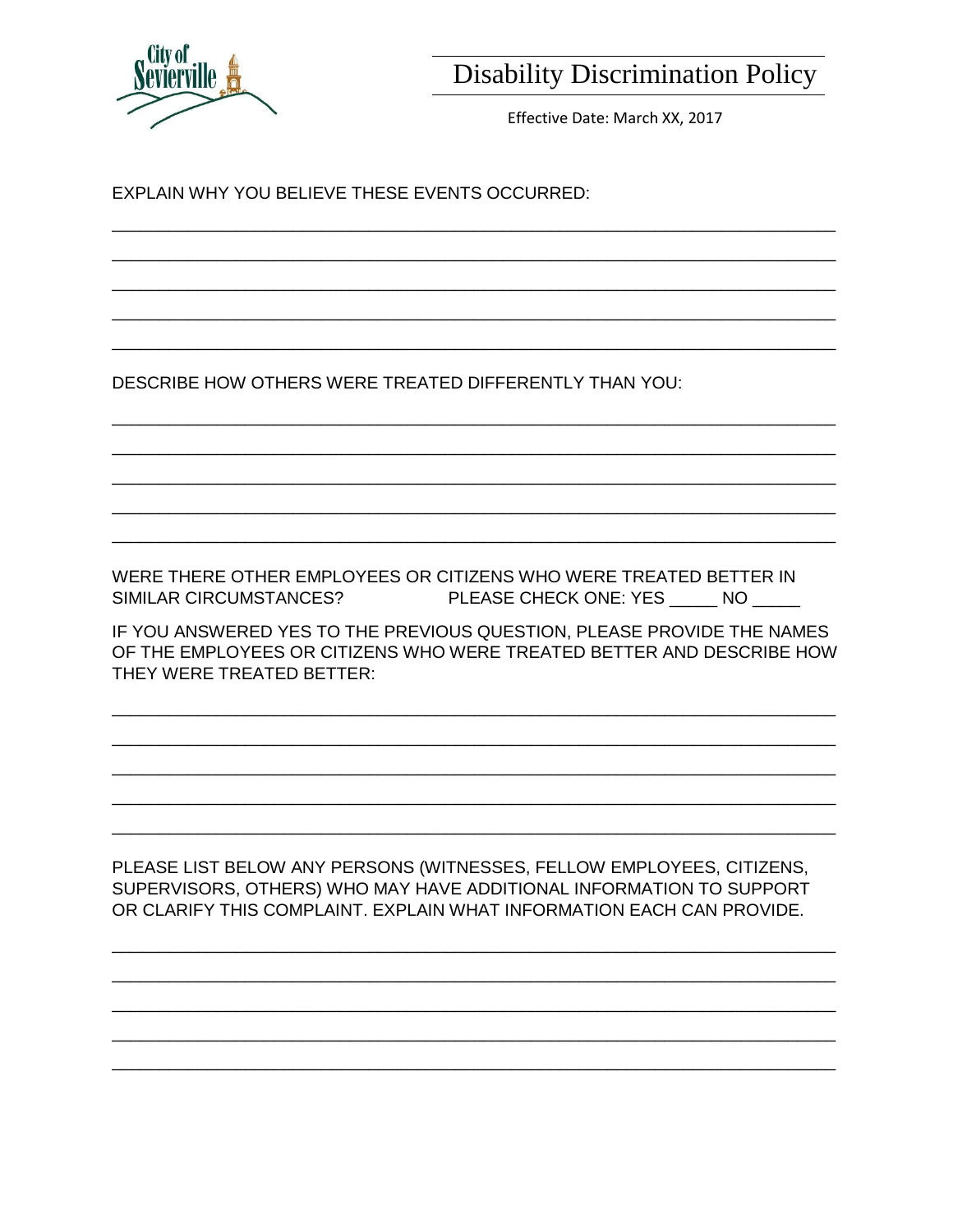

Effective Date: March XX, 2017

PLEASE IDENTIFY ANY OTHER INFORMATION (INCLUDING DOCUMENTARY EVIDENCE SUCH AS DIARIES, JOURNALS, RECORDINGS, EMAILS, VOICEMAILS, CORRESPONDENCE, ETC.) THAT YOU THINK IS RELEVANT TO THIS MATTER.

\_\_\_\_\_\_\_\_\_\_\_\_\_\_\_\_\_\_\_\_\_\_\_\_\_\_\_\_\_\_\_\_\_\_\_\_\_\_\_\_\_\_\_\_\_\_\_\_\_\_\_\_\_\_\_\_\_\_\_\_\_\_\_\_\_\_\_\_\_\_\_\_\_\_\_\_ \_\_\_\_\_\_\_\_\_\_\_\_\_\_\_\_\_\_\_\_\_\_\_\_\_\_\_\_\_\_\_\_\_\_\_\_\_\_\_\_\_\_\_\_\_\_\_\_\_\_\_\_\_\_\_\_\_\_\_\_\_\_\_\_\_\_\_\_\_\_\_\_\_\_\_\_ \_\_\_\_\_\_\_\_\_\_\_\_\_\_\_\_\_\_\_\_\_\_\_\_\_\_\_\_\_\_\_\_\_\_\_\_\_\_\_\_\_\_\_\_\_\_\_\_\_\_\_\_\_\_\_\_\_\_\_\_\_\_\_\_\_\_\_\_\_\_\_\_\_\_\_\_ \_\_\_\_\_\_\_\_\_\_\_\_\_\_\_\_\_\_\_\_\_\_\_\_\_\_\_\_\_\_\_\_\_\_\_\_\_\_\_\_\_\_\_\_\_\_\_\_\_\_\_\_\_\_\_\_\_\_\_\_\_\_\_\_\_\_\_\_\_\_\_\_\_\_\_\_ \_\_\_\_\_\_\_\_\_\_\_\_\_\_\_\_\_\_\_\_\_\_\_\_\_\_\_\_\_\_\_\_\_\_\_\_\_\_\_\_\_\_\_\_\_\_\_\_\_\_\_\_\_\_\_\_\_\_\_\_\_\_\_\_\_\_\_\_\_\_\_\_\_\_\_\_

WHAT DO YOU WANT TO HAPPEN AS A RESULT OF THIS COMPLAINT?

IF YOU HAVE TOLD ANYONE ELSE ABOUT THIS MATTER, PLEASE LIST THE NAME(S) AND RELATIONSHIP(S) (COWORKER, FAMILY MEMBER, ETC.)

\_\_\_\_\_\_\_\_\_\_\_\_\_\_\_\_\_\_\_\_\_\_\_\_\_\_\_\_\_\_\_\_\_\_\_\_\_\_\_\_\_\_\_\_\_\_\_\_\_\_\_\_\_\_\_\_\_\_\_\_\_\_\_\_\_\_\_\_\_\_\_\_\_\_\_\_ \_\_\_\_\_\_\_\_\_\_\_\_\_\_\_\_\_\_\_\_\_\_\_\_\_\_\_\_\_\_\_\_\_\_\_\_\_\_\_\_\_\_\_\_\_\_\_\_\_\_\_\_\_\_\_\_\_\_\_\_\_\_\_\_\_\_\_\_\_\_\_\_\_\_\_\_ \_\_\_\_\_\_\_\_\_\_\_\_\_\_\_\_\_\_\_\_\_\_\_\_\_\_\_\_\_\_\_\_\_\_\_\_\_\_\_\_\_\_\_\_\_\_\_\_\_\_\_\_\_\_\_\_\_\_\_\_\_\_\_\_\_\_\_\_\_\_\_\_\_\_\_\_ \_\_\_\_\_\_\_\_\_\_\_\_\_\_\_\_\_\_\_\_\_\_\_\_\_\_\_\_\_\_\_\_\_\_\_\_\_\_\_\_\_\_\_\_\_\_\_\_\_\_\_\_\_\_\_\_\_\_\_\_\_\_\_\_\_\_\_\_\_\_\_\_\_\_\_\_ \_\_\_\_\_\_\_\_\_\_\_\_\_\_\_\_\_\_\_\_\_\_\_\_\_\_\_\_\_\_\_\_\_\_\_\_\_\_\_\_\_\_\_\_\_\_\_\_\_\_\_\_\_\_\_\_\_\_\_\_\_\_\_\_\_\_\_\_\_\_\_\_\_\_\_\_

\_\_\_\_\_\_\_\_\_\_\_\_\_\_\_\_\_\_\_\_\_\_\_\_\_\_\_\_\_\_\_\_\_\_\_\_\_\_\_\_\_\_\_\_\_\_\_\_ \_\_\_\_\_\_\_\_\_\_\_\_\_\_\_\_\_\_\_\_\_\_\_ SIGNATURE DATE

IF COMPLETED BY SUPERVISOR OR AGENT OF STATE AS A RESULT OF INTERVIEWING A COMPLAINANT, PLEASE PROVIDE THE FOLLOWING INFORMATION:

SIGNATURE: with the set of the set of the set of the set of the set of the set of the set of the set of the set of the set of the set of the set of the set of the set of the set of the set of the set of the set of the set

PRINTED NAME AND TITLE: \_\_\_\_\_\_\_\_\_\_\_\_\_\_\_\_\_\_\_\_\_\_\_\_\_\_\_\_\_\_\_\_\_\_\_\_\_\_\_\_\_\_\_\_\_\_\_\_\_\_\_\_